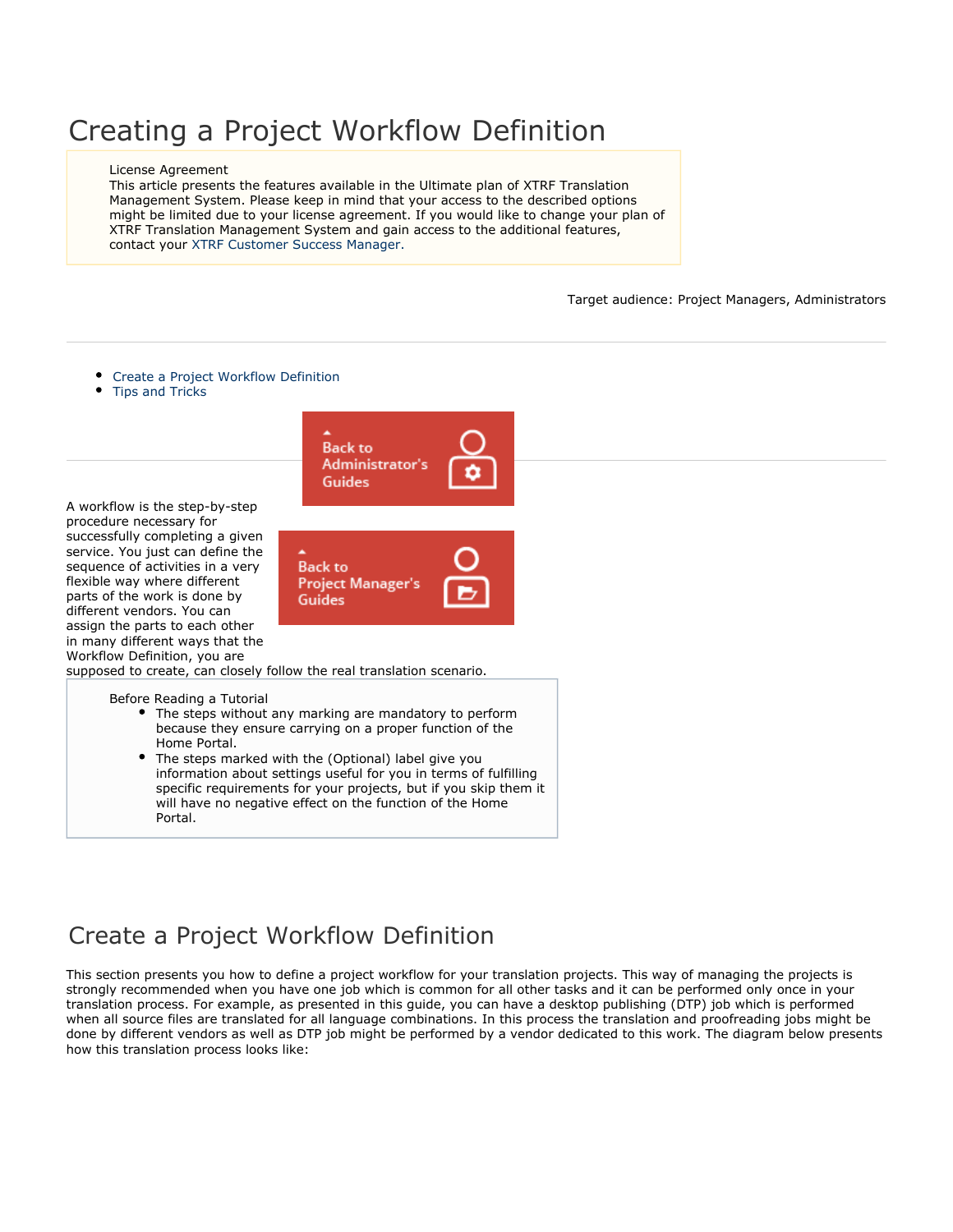

#### Customizing Your Workflow Definition

For all other projects with the scenario where one job is common for other tasks the workflow configuration is very similar to the described one - you only need to accurately adjust configuration in the following steps:

- Assign your jobs properly in the task job in the Default Workflow for Tasks section. Instead of selecting the Transl ation & Proofreading jobs as given in the example, you need to select the required one.
- $\bullet$ Select the required common job to get performed from the Job Type drop-down menu. You can select any other available activity instead of the DTP job added in the guide below.

### Task Workflow Definition

The other option to successfully automate your project is preparing the workflow where you have single tasks assign to each other created for individual vendors. For more information how to prepare a Workflow Definition with single tasks read the [Creating a Task Workflow Definition](https://knowledgebase.xtrf.eu/display/XTRFHelp/Creating+a+Task+Workflow+Definition) article.

To prepare an appropriate Workflow Definition for such a translation project, perform the following steps:

| 1. | Sign in to the Home Portal of XTRF Platform. |
|----|----------------------------------------------|
| 2. | Click the<br>쥬<br>icon.                      |
| 3. | Go to the Workflows > Workflow Definitions.  |
| 4. | Click the Add button.                        |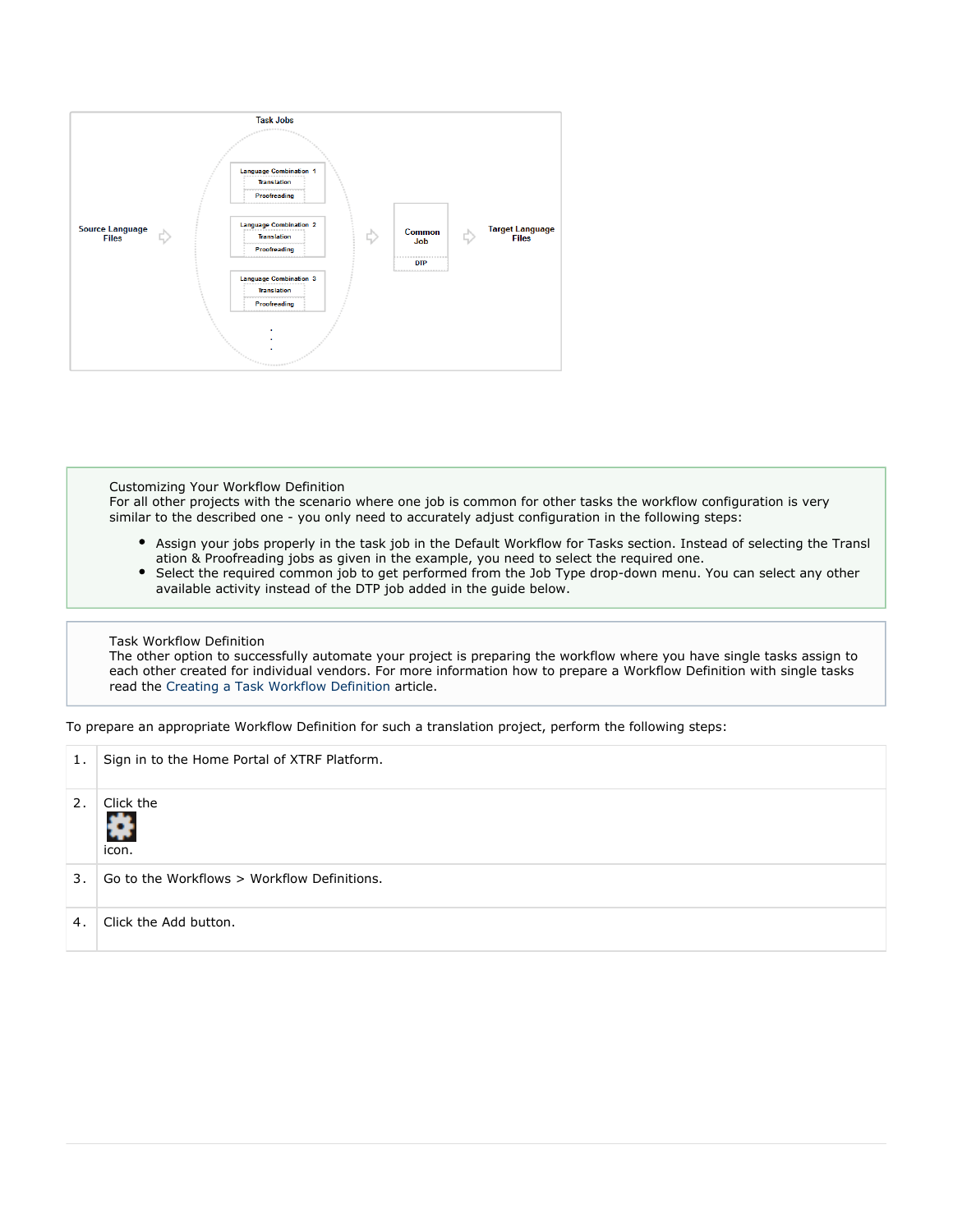| 5. | In the Create Workflow Definition display provide the following data:                                                                                                                                                                                                       |
|----|-----------------------------------------------------------------------------------------------------------------------------------------------------------------------------------------------------------------------------------------------------------------------------|
|    | a. Select the Project Workflow you want to create from the Type dro<br>p-down menu.<br>b. Provide the name of the workflow in the Name field. The name                                                                                                                      |
|    | should be unique to help your Project Managers distinguish it<br>from other workflows.<br>c. (Optional) Provide the information on the workflow definition in                                                                                                               |
|    | the Description text field.                                                                                                                                                                                                                                                 |
|    | d. Check if the Active checkbox is selected. If the Workflow<br>Definition is set up to active state, you can implement it further<br>while creating a project. Otherwise, it cannot be use in your<br>translation projects.                                                |
|    | e. (Optional) You can make this workflow as one of your favorite<br>workflows in the Home Portal selecting the Preferred Item checkb<br>ox. It is especially useful when the Project Manger creates a<br>translation project because the project workflow will be displayed |
|    | on the top of a project workflow list.<br>f. (Optional) You can add this workflow as your default workflow                                                                                                                                                                  |
|    | defined in the Home Portal selecting the Default checkbox. Mind<br>that only one Workflow Definition might be set as a default one.                                                                                                                                         |
|    | <b>Workflow Definition Types</b><br>To find out more about the differences between the Task Workflow and Project Workflow refer to the below                                                                                                                                |
|    | articles:                                                                                                                                                                                                                                                                   |
|    | <b>Project Workflow</b><br>• Task Workflow                                                                                                                                                                                                                                  |
| 6. | Click the Save button. You are redirected to your workflow definition display.                                                                                                                                                                                              |
| 7. | Click the button to add a job in the Project jobs panel. The Workflow Job pop-up window appears.                                                                                                                                                                            |
|    |                                                                                                                                                                                                                                                                             |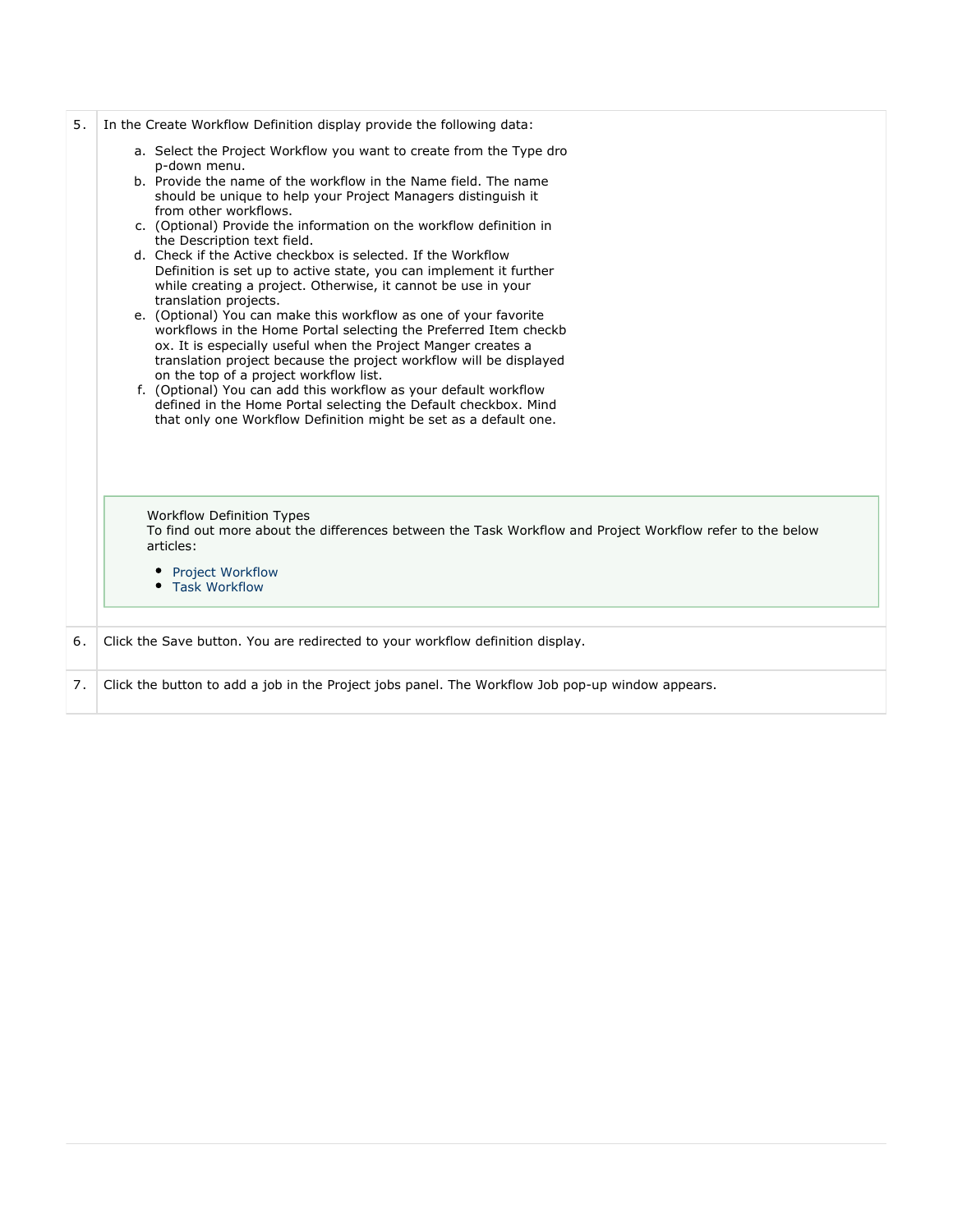| 8. | In the Main Settings tab provide the following data:<br>a. For Workflow Job Type, select the Task Job radio button. This<br>enables you to create a task which contains jobs for each<br>translation task such as translation, proofreading, or quality                                                                                                                                                                                                                                                                                                                                                                                                                                  |
|----|------------------------------------------------------------------------------------------------------------------------------------------------------------------------------------------------------------------------------------------------------------------------------------------------------------------------------------------------------------------------------------------------------------------------------------------------------------------------------------------------------------------------------------------------------------------------------------------------------------------------------------------------------------------------------------------|
|    | assurance.<br>b. In the Name field provide a name of your jobs task.                                                                                                                                                                                                                                                                                                                                                                                                                                                                                                                                                                                                                     |
|    | Task Job Name<br>While providing a name of the task job please remember<br>as follows:<br>The task job name should be concise and short: this<br>name will be displayed not only on the Workflow<br>Graph but it will be also visible to your client and<br>vendor.<br>• The task name should be unique.<br>• You can change this providing the name of the job in<br>your project workflow.                                                                                                                                                                                                                                                                                             |
|    | c. Define the expression for your bundle with files in the Task<br>Bundle Name field. By default, the \${task.displayName} expres<br>sion is provided. The bundles for each task will be generated with<br>the defined expression. These bundles can be found in the Bundle<br>s of the project you will create applying the Workflow Definition<br>you are preparing.<br>d. Select what kind of files bundle will be available in the task<br>bundle from the Task Bundle Schema. For example, you can<br>select the files schema therefore, in the project's job the files<br>added to this schema will be available for vendors.                                                      |
|    | <b>Bundles</b><br>To find out what the bundle is in XTRF Platform, go to the Bundle article.                                                                                                                                                                                                                                                                                                                                                                                                                                                                                                                                                                                             |
| 9. | Click the Save button. The Workflow Job pop-up window closes. The newly created task job in your project workflow<br>definition is visible in your workflow graph.                                                                                                                                                                                                                                                                                                                                                                                                                                                                                                                       |
| 10 | Go to the Default Workflow for Tasks section and select which workflow will be processed in each task job. In this tutorial<br>the Translation & Proofreading jobs are assigned to the task job created in the previous steps.                                                                                                                                                                                                                                                                                                                                                                                                                                                           |
| 11 | Click the button to add a job in the Project jobs panel. The Workflow Job pop-up window appears.                                                                                                                                                                                                                                                                                                                                                                                                                                                                                                                                                                                         |
| 12 | In the Main Settings tab provide the following data:<br>a. Check if the Simple Job radio button is selected.                                                                                                                                                                                                                                                                                                                                                                                                                                                                                                                                                                             |
|    | b. From the Job Type drop-down menu select the type of your job which will be performed in the translation process.<br>In this tutorial the DTP job is added to the project workflow.<br>c. In the Name field the job type name appears. You can change this providing the name of the job in your project<br>workflow. The job name should be concise and short: this name will be displayed not only on the Workflow Graph<br>but it will be also visible to your client and vendor.<br>d. In the Default Vendor section select one of the radio buttons depending if you want to assign a given person to the<br>project workflow by default. If not, leave the None option selected. |
| 13 | Click the Save button. The Workflow Job pop-up window closes. The newly created task job in your project workflow<br>definition is visible in your workflow graph.                                                                                                                                                                                                                                                                                                                                                                                                                                                                                                                       |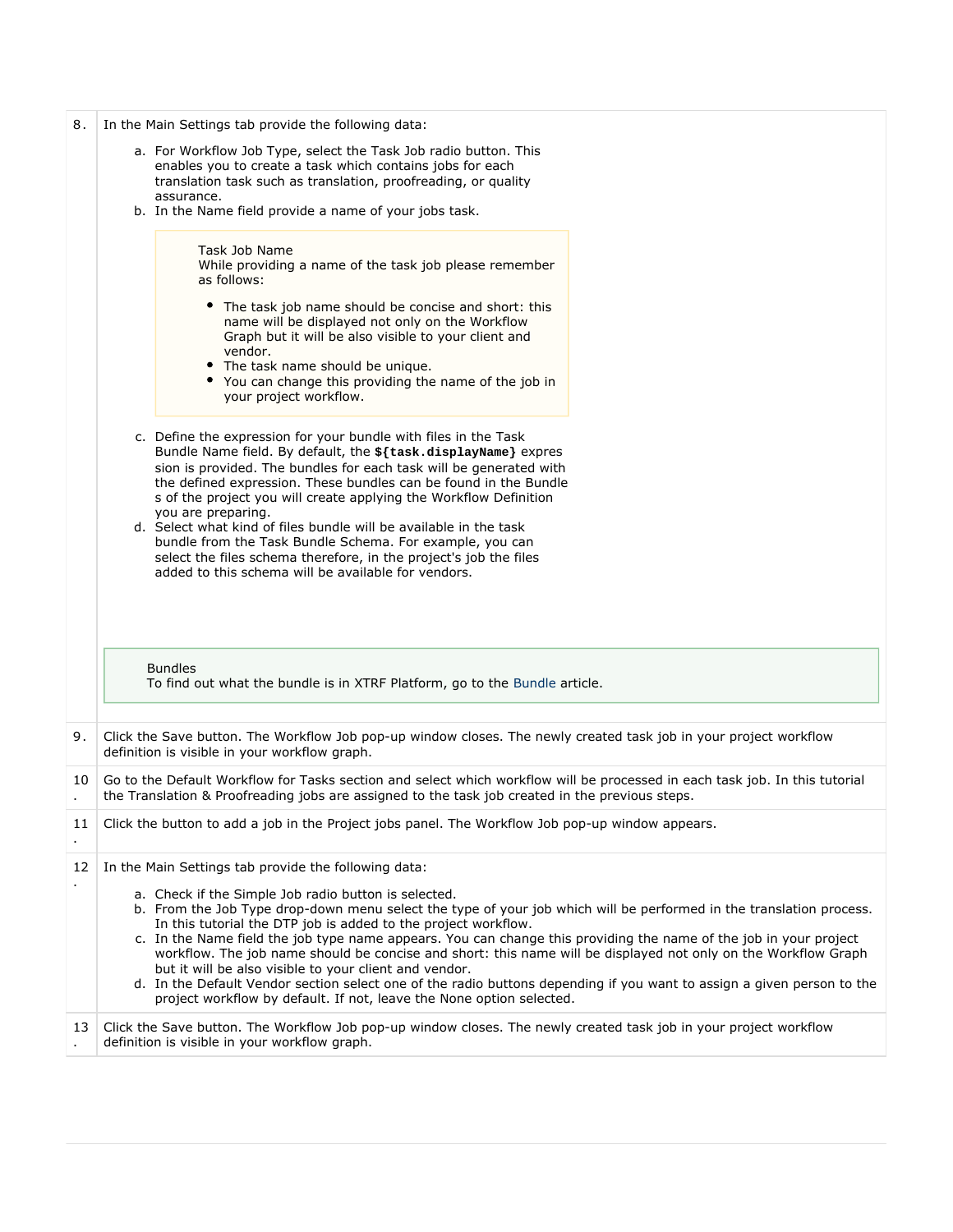14 . Click the Save button at the bottom of your Workflow Definition display. You have created a Project Workflow whith one task job for translation and proofreading processes and one simple job for DTP process. This workflow you can apply to your project process.